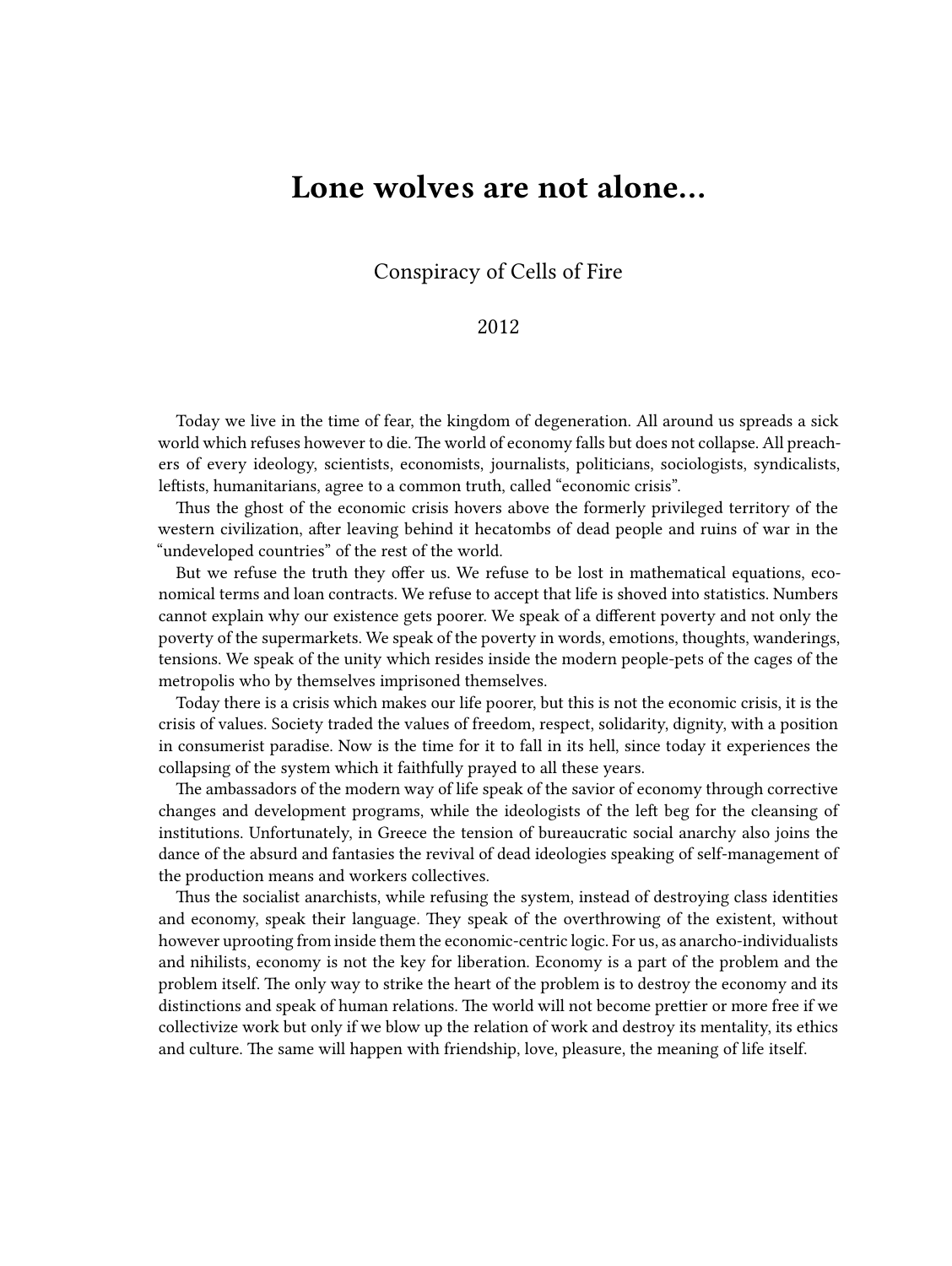On the road for continuous anarchist insurrection we do not keep anything which holds us down on the past. We tear down the myths of the revolutionary subject, of the proletariat, of the eternal wait for the right objective conditions, the social likeness towards the population, this slow moving mass which with its inactivity stops us from breathing….

Therefore, looking back in time, we recognize as our own prints, the traces left behind by some lone wolves, who walked then against their time. It is all those conspiratorial anarchists illegalists who made the anarchist insurrection their only home land. It is those who chose to stay away from the glory of the dead ideologies and bureaucracy of the social anarchism which awaits the masses in order to begin its insurrection. Lone and unique they armed their desires, out aside the pathetic rot of the mob and went on to the storming of heaven.

Their star fills our eyes, the fire floods our thoughts, the vendetta of revenge beats in our hearts and, our hands embrace the guns and dynamite which they inherited to us. We live for an endless explosion of actions, thoughts, feelings, desires, which reaches the edge of the world.

There is no nostalgia, there is only today, while tomorrow is already late. Today is our turn, our life, our time.

Anarcho-individualism and nihilism, the gates of the new anarchy, invite us. In the era of generalized crisis, the sun of the new anarchy continues to rise. Now that the global economy is ill, we do not look for the "just" social cure, but on the contrary we seek the poison for its final death.

As we wrote above, life, before being strangled biologically from the economic crisis, had already been cut in its desperation, the illusions and the loneliness of modern society.

It is important therefore, to think, to feel and attack against anything which glorifies the empire of authority, against anything which preserves the religion of economy, anything which carries the death of silence and immobility. And if sometimes we seem like lone crazy people, the sure thing is that we are not alone. We live in a home full of voices, dreams, desires, laughter, melancholies, actions… Our home has no hosts and guests; it belongs to all of us. In our home we do not speak just one language but many and we always communicate with our eyes.

The basement of our home is full of weapons, explosives, plans, communiques, whatever the enemy snatches from us, our hands and desires will never remain unarmed. At the table of our home there are always spaces and glasses of wine for new friends and comrades who we never met before. There are as well some empty places for the brothers and sisters who are absent, for our dead, for the wanted, for the imprisoned, but their glasses are always full because they are always next us too. Our home has no doors, no rooms, not even walls. Our home has no roof because it would hide the sky and stars. Our home has no windows because it would stop the wind. Our home has no street or number. Our home has no name and lives in our hearts.

Our home is FAI-IRF and we will never abandon it, neither in the easy moments nor the tough times.

FAI-IRF is the lost Atlantis of the practical theory. It is the meeting point of thought and action, imagination and the present, violence with poetry, desire with decision, the 'I' with the us…

This moment it is important that there are many dozens of anarchist individualities and cells participating in the network FAI-IRF. FAI-IRF is an illegal anarchist union of egoists which despises the gather-ism of Marxist organizations and the bureaucracy of the anarchist reformists.

There is no protocol or rules. Our only compass is our values: direct action, anarchist critique towards the social silence, international solidarity, constant insurrection… At the same time all of us anarchists of praxis preserve unquenchable the desire to continuously recreate the formation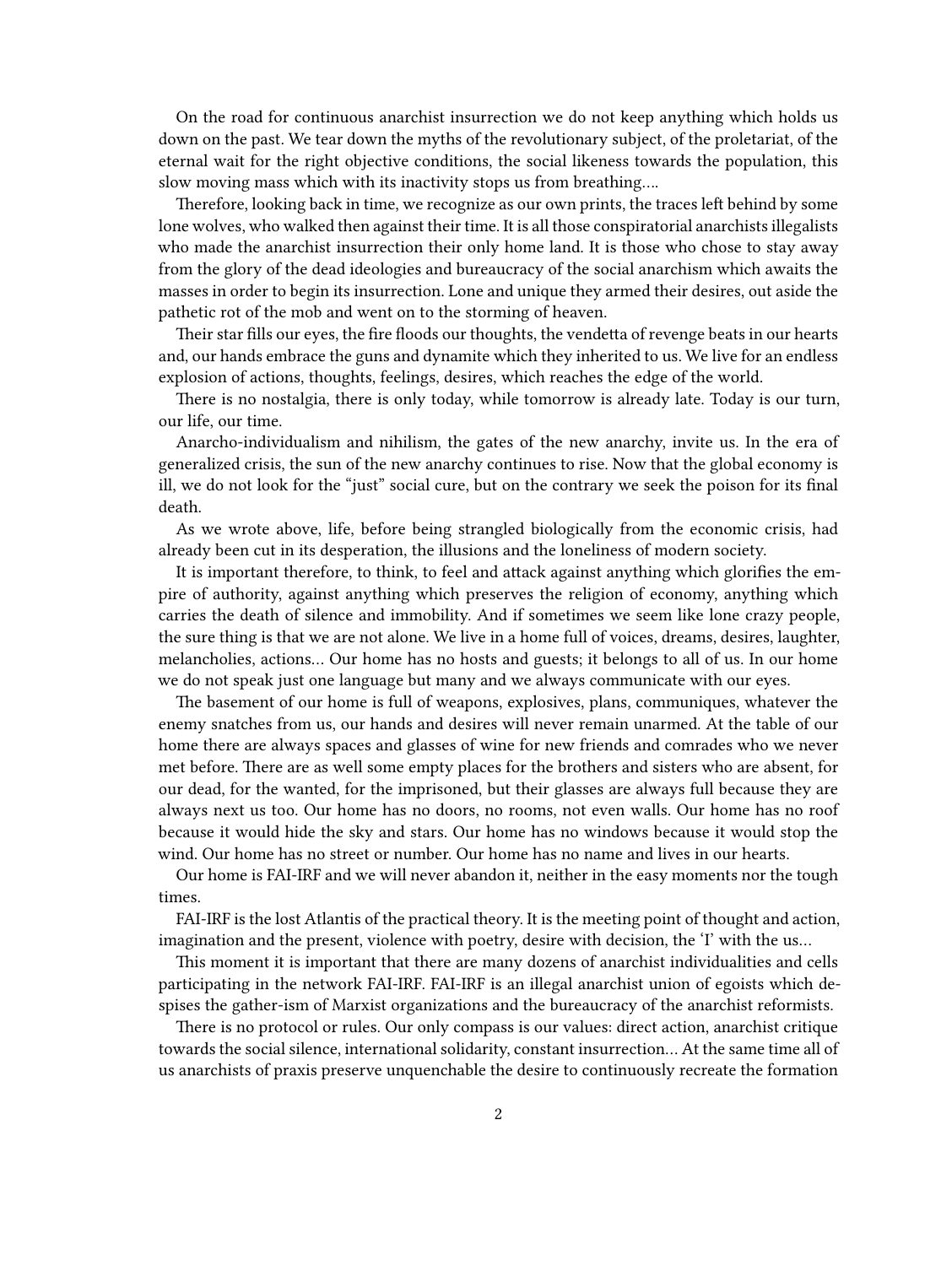of FAI-IRF with as an epicenter the human desires. We do not even feel the need to propose to society some ready-made recipe for happiness. Our life does not need ready-made solutions. Besides, experimentation even a mistake is the best way for the discovery of freedom. From the still waters of traditional ideologies you can expect only poison.

The insurrectionist-nihilist anarchist thought remains alive, not as a flawless and final ideology, but on the contrary when it seeks the dialectic confrontation either in order to try itself by overpassing the disagreements it has to confront, or when it discovers its gaps and re creates itself with beginning point evolution. Thus, also FAI-IRF is not the end of the road of final utopia but one of the roads for the constant course towards anarchy.

This is why when someone reads the dozens of responsibility claims of the cells of FAI-IRF internationally they will locate some differences, even some disagreements. This is the beauty and uniqueness of the new anarchy. Besides the basic values shared by us the conspirators of the Black International, there are the specificities of each one of us which promote the constant search of our existence.

Because we will always discover independent areas of ourselves, unknown passions, unlimited desires which arm the bet of Existence, replacing the misery and correctness of economic equations which are praised by the overgrown revolutionary ideologies.

Today FAI-IRF is not simply an idea, just as the Conspiracy of Cells of Fire is not limited to the land of the Greek state. Our desire is to not drain ourselves at making our existence known. Our spreading to dozens of countries transfers us to an asymmetric threat for the interior of the states. The CCF of Mexico transforms the words into fire, in Russia and Belarus the Conspiracy transforms the frozen rooftops into lava, and in Italy the Olga cell of FAI writes its own poetry with bullets. At the same time dozens of conspirators in Chile, Ecuador, Bolivia, Peru, Brazil, Spain, England, Poland, Greece, Indonesia, Australia conspire with chaos and transfer the fire of anarchy into the foundations of the existent.

This is why we constantly create new invisible crossroads of meeting and communication in order to talk about the death of the existence and the storm of new anarchy. We want our fire to be written in all languages. Tireless comrades constantly translate prisoners texts, books, responsibility claims, while at the same time solidarity is internationalized and the FAI-IRF network becomes the Lernaen Hydra of the new anarchy. For every arrest of a cell, two new ones are ready to attack.

Thus we enter the land of continuous anarchist insurrection. In our uncontrollable course for the destruction of authority, we meet across us the enemy and its conservative powers, but besides them there is still a lot of excuses, inhibitions and dilemmas which attempt to make our feet heavy, bothering our walk. Often these camouflaged cowardices disguised as theoretical analysis live in the bureaucracy of the circles of social anarchism which hopes for the mass awakening of society. Thus the words "anarchy" "direct action" "anarchist insurrection" get confused, they lose their sharp content and remain handicapped going around like harmless blabbering in student amphitheaters… This is why we see in Bolivia that there is an "anarchist organization" which states its conformity to the state authorities and is indifferent to the imprisoned Bolivian comrades accused of being part of FAI, in Italy parasitic anarcho-hippies who with a text of theirs condemned and slandered the action of the Olga cell of FAI, in Germany a part of the anarchists forget and slander the imprisoned comrades (e.g. Aachen4 case) while in Greece many from the anti-authoritarian movement discuss about whether or not they will vote for Syriza (left party)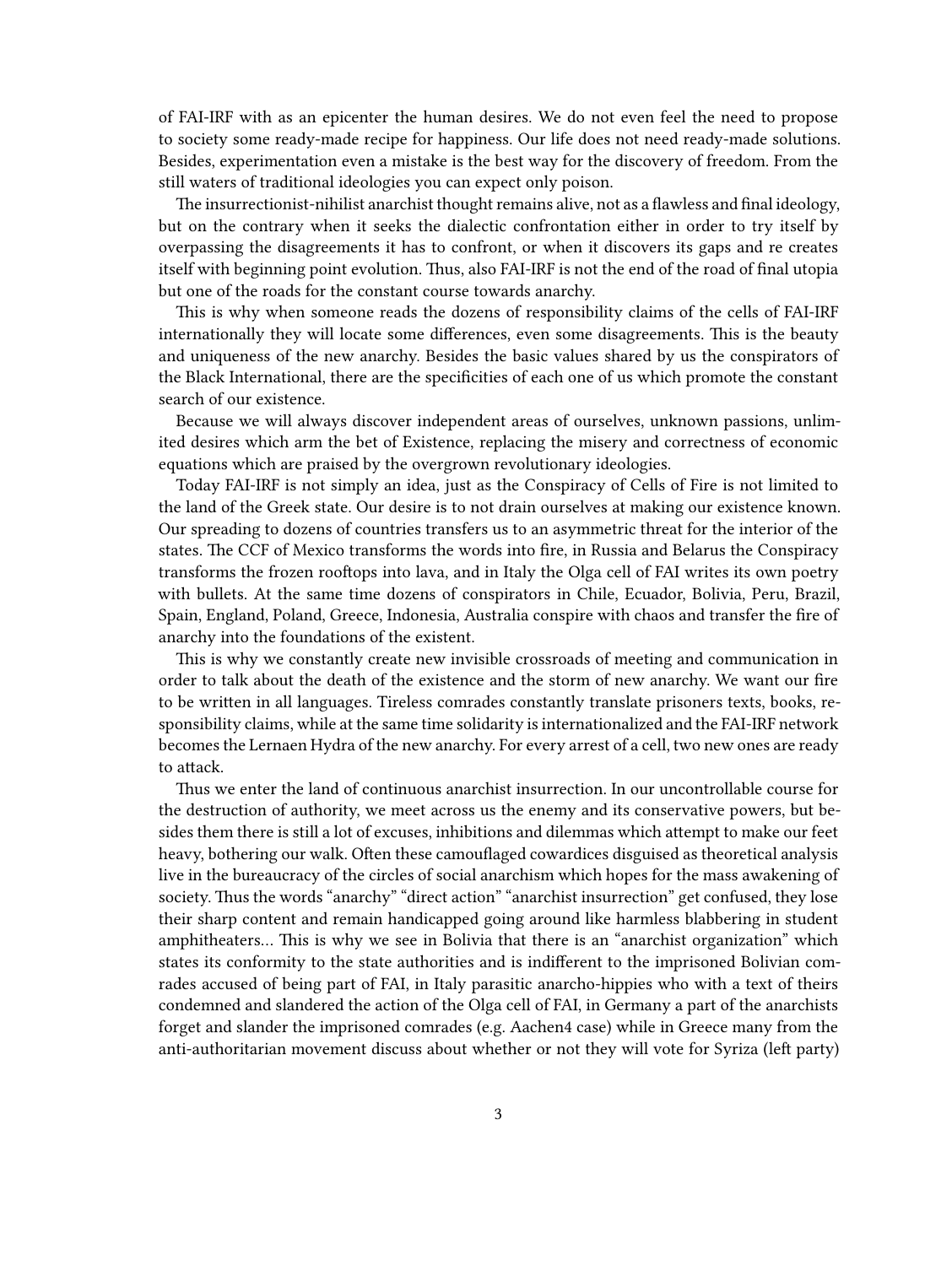in the elections and generally there being a turn towards collectivization through workers and "white" democratic assemblies.

We on our side want to avoid such misunderstandings and make this confusion untouchable. Therefore it is necessary that we make a clear separating line between the insurrectionistnihilistic circles and the refuges of reformism. This is why we would like every text and act of ours to be immediately recognized, adopting our own stigma. The stigma of continuous anarchist attack.

But it is not enough to speak about the attack, on the contrary we desire to be a part of the attack. This is why through this text we want to throw a proposition into the fire of the battle. a proposition which is being discussed for some time now in the circles of the new anarchy in Greece. We mean the transmission of technical knowledge and experiences for the construction of explosive and incendiary devices and for the spreading of other forms of sabotage. Through small printed practical manuals or through digital form on the internet we can share information, patents, technical points, ideas, applications, diagrams and enrich our arsenal. When knowledge and experience are shared, they become dangerous. First of all it brings down the separation between theory and practice and the myth of the "specialists" of violence is abolished. At the same time the fetishisms of Marxist ideological rigidities about the avant-guard of "armed struggle" are withdrawn and the illusions of the hierarchy of the means cease. Between the bullet in the head of a cop and the rock in window front there is an invisible line connecting them.

We want to make this line visible. Everything is for everyone, there are not specialists of violence, there are individualities and choices…

We do not share our choices only by speaking and writing texts against the state and its society but also when we offer each other possible practical ways.

To make our theory practice. This is why we propose to the comrades of the FAI-IRF that we proceed to the publication of manuals which describe i.e. the way to construct an explosive mechanism, the wiring of a time bomb, the assembling of a parcel bomb, the use of a home-made system of time-delaying in incendiary attacks, the strengthening of the destructive power of a molotov, the synthesis and mixtures of ingredients for the creation of explosive materials… also our "work" in the chaotic arts of sabotage can open its thematology from the destruction of cameras, the blocking of ATMs and the construction of home-made smoke bombs up to burgling and stealing cars and motorbikes and the conservation and use of weapons.

All this knowledge which is conquered everyday and cannot and shouldn't be a privilege of an initiated elite of veterans of praxis. On the contrary we want to acquire a common arsenal with all anarchists of praxis where we will share ideas and practices in order to strengthen the constant anarchist insurrection against the Existing. Thus, comrades which carry inside them the wolf of praxis, but have not yet acquired technical knowledge in order to intensify their attacks against the social structures of the system, now with this proposition get access to an endless stock of destructive and chaotic ingenuity which will strengthen their fire.

Of course these practical manuals will not be considered the "holy bible" of the anarchists of praxis since they will be constantly renewed and enriched, since the experimentation and searching never stops.

Also we stress that because of the public character of the spreading of the techniques and the forms of sabotage, it is sure that the eyes of the police will constantly be on our attempt.

This is why this letter is made with special attention. Not only so the enemy cannot track us, but also so we don't give them information they don't know, helping them without meaning to,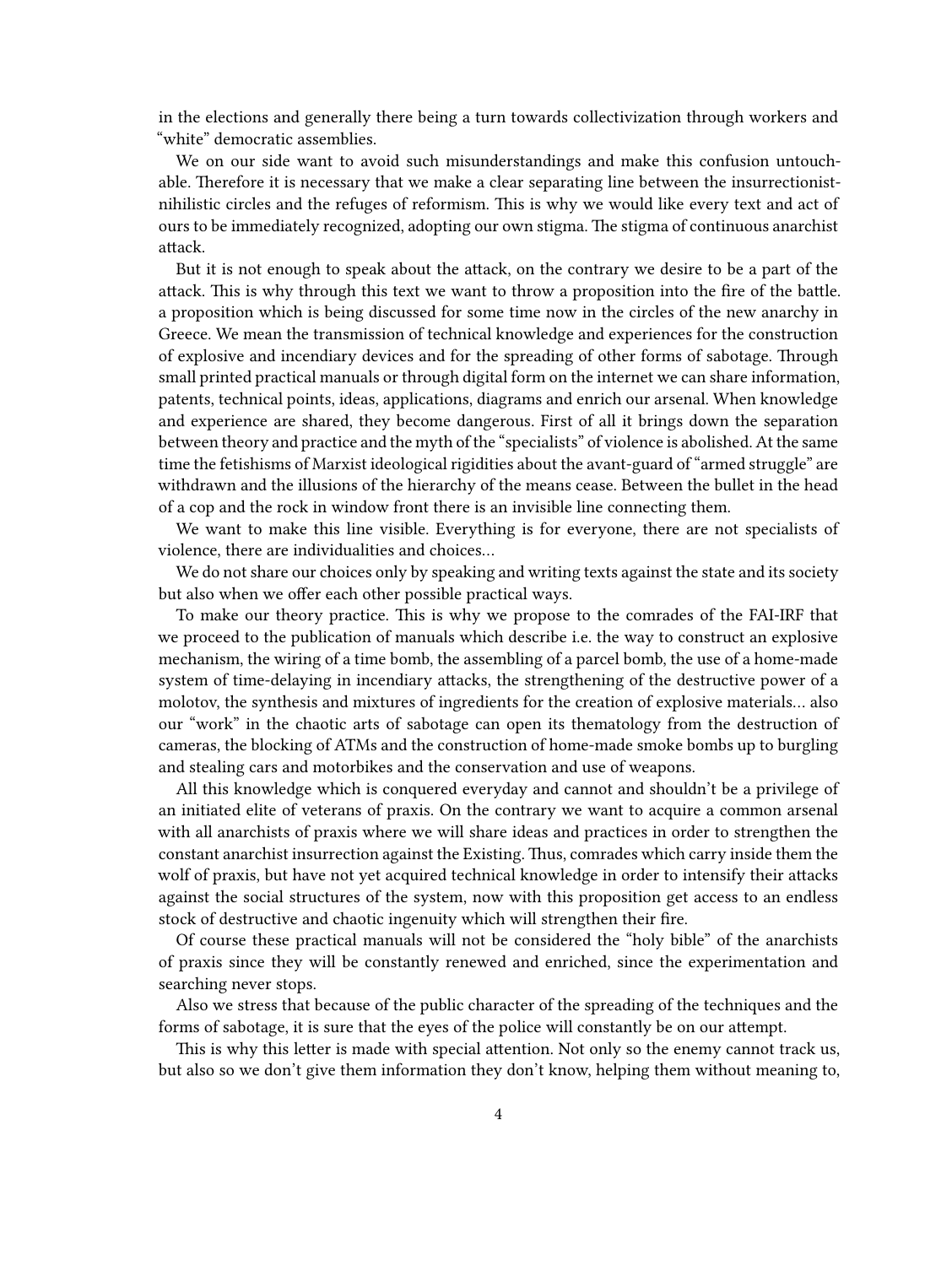"neutralize" our attacks. For example in the presentation of a time bomb, there will always be variations so the police are confused and it is not easy to deactivate it without the danger of blowing up their bomb disposal team.

This way we strengthen the union of anarcho-individualists - nihilists promoting the constant clash with the world of authority and the social mass. It's the new way of the new anarchy to attack without relying on the vague sympathy for the proletariat and the economism of classes, but instead abolishing the classes themselves. Neither rich nor poor, neither bosses nor workers, but autonomous individuals with anarchist values and choices.

At the same time we abandon the victimized image of the "social fighter", who is being attacked by the state. Several comrades of the Conspiracy of Cells of Fire and nuclei of FAI are now in prison, from where we write this text. Not for a moment however do we beg for our "rights" from the state, nor do we invoke its laws. When we chose to arm ourselves and to assassinate social peace, we knew the consequence of the choice we made. The fact that we are in the prisons of the enemy does not make us harmless. We are creating and organizing 10, 100, 1000 cells of the Informal Anarchist Federation and the Conspiracy of Cells of Fire. Neither will we become "anarchist writers" who will publish our theories from inside prison. Our words are our thoughts which were anxious to become actions. Every day, every night we breathe for them. We still have some scores to set with the existent and we keep the knife between our teeth. Our strategy is to make chaos our friend. That is where all forces of the negative are liberated. Conventions, hypocrisies, ethics, cowardices are abolished there.

Brothers and Sisters let's dare everything. Political executions, blowing up government buildings, bank robberies, arsons of symbols of authority, molotov on the cops, knifes in fascists, communiques, texts, discussions and whatever promotes the spreading of the new anarchy and the progression of the Black International of the Anarchists of Praxis.

## **DIRECT CONSTANT ANARCHIST INSURRECTION**

P.S. The text "Lone wolves are not alone… FAI/ IRF/CCF" is dedicated to our brothers and sisters all around the world, to the dead, the prisoners and those wanted…

In this difficult time we send our most warm greetings to the wanted comrades in Greece: G. Mihailidis and D. Politis, who are accused for participation in the CCF, the wanted comrade in Mexico, FR, and the imprisoned comrade Mario Lopez who was injured by an incendiary device he was transferring.

At the same time our thought and heart is next to the comrades in Italy who are experiencing repeated oppressive operations.

Strength comrades.